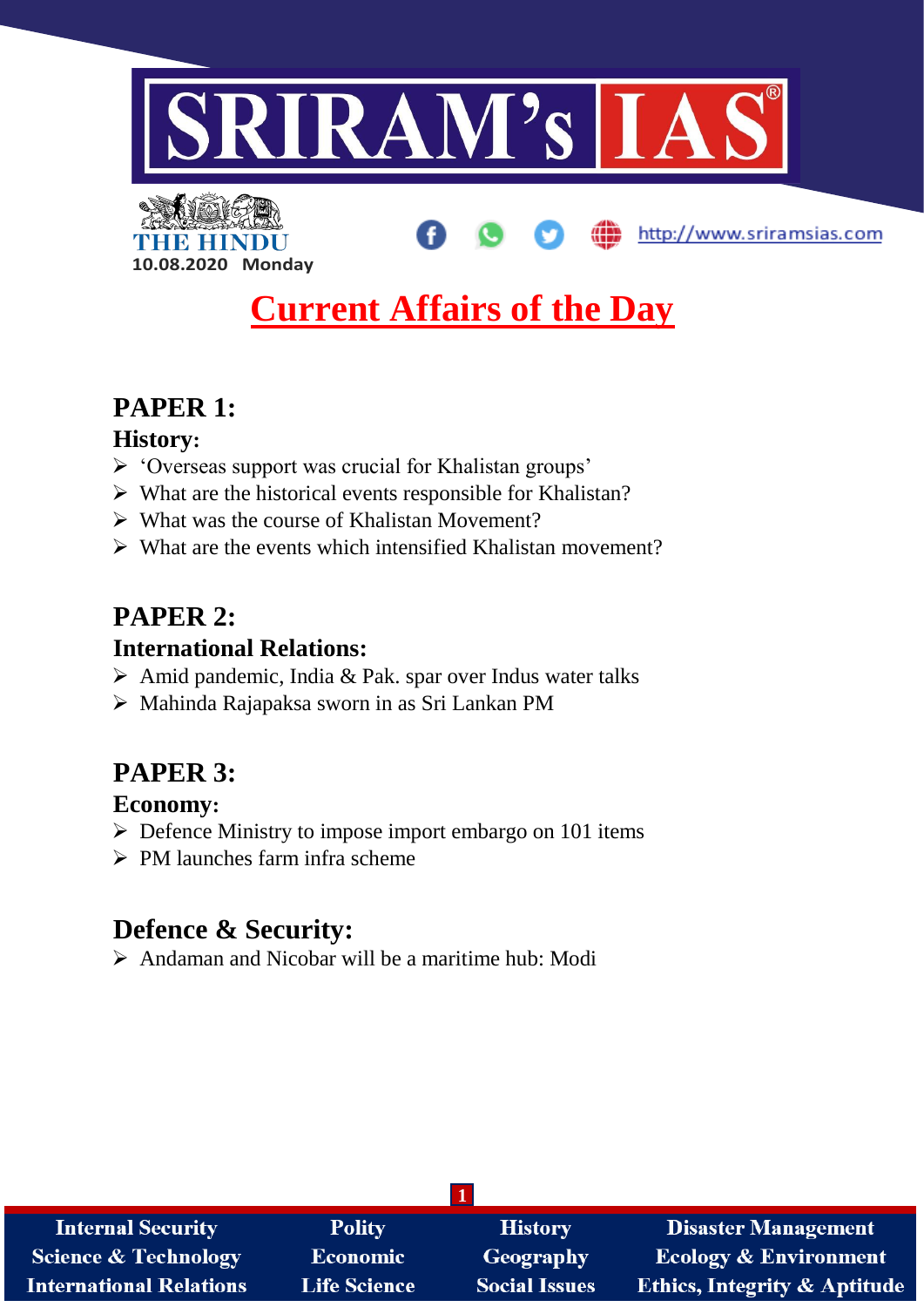



# **Defence Ministry to impose import embargo on 101 items**

http://www.sriramsias.com

### **Key Points:**

- $\triangleright$  The Defence Ministry will "introduce import embargo on 101 items beyond given timeline to **boost indigenization** of defence production.
- $\triangleright$  The government intends to reach a turnover of \$25 billion through indigenously manufactured defence products and also expects to export products worth \$5 billion.
- $\triangleright$  Government has also decided that in any government contract over  $\bar{\ell}200$  crore, no foreign company can participate in the tendering process.
- $\triangleright$  This year ₹52,000 crore items [are] to be bought only from Indian companies.
- $\triangleright$  Government will push the Swadeshi movement started by freedom fighters and Mahatma Gandhi during the Independence Movement.

### **Significance:**

- $\triangleright$  The decision will offer a great opportunity to the Indian defence industry to manufacture the items in the negative list by using their own design and development capabilities or adopting the technologies designed and developed by the Defence Research Development Organisation (DRDO) to meet the requirements of the Armed Forces.
- $\triangleright$  The list is prepared by MoD after several rounds of consultations with all stakeholders, including the Armed Forces, public & private industry to assess current and future capabilities of the Indian industry for manufacturing various ammunition & equipment within India.
- $\triangleright$  The list of 101 embargoed items comprises of not just simple parts but also some high technology weapon systems like artillery guns, assault rifles, corvettes, sonar systems, transport aircrafts, LCHs, radars and many other items to fulfil the needs of the defence Services.
- $\triangleright$  The list also includes wheeled Armored Fighting Vehicles (AFVs) with indicative import embargo date of December 2021, of which the Army is expected to contract almost 200 at an approximate cost of over ₹5,000 crore.

| <b>Internal Security</b>        | <b>Polity</b>       | <b>History</b>       | <b>Disaster Management</b>              |  |
|---------------------------------|---------------------|----------------------|-----------------------------------------|--|
| <b>Science &amp; Technology</b> | <b>Economic</b>     | Geography            | <b>Ecology &amp; Environment</b>        |  |
| <b>International Relations</b>  | <b>Life Science</b> | <b>Social Issues</b> | <b>Ethics, Integrity &amp; Aptitude</b> |  |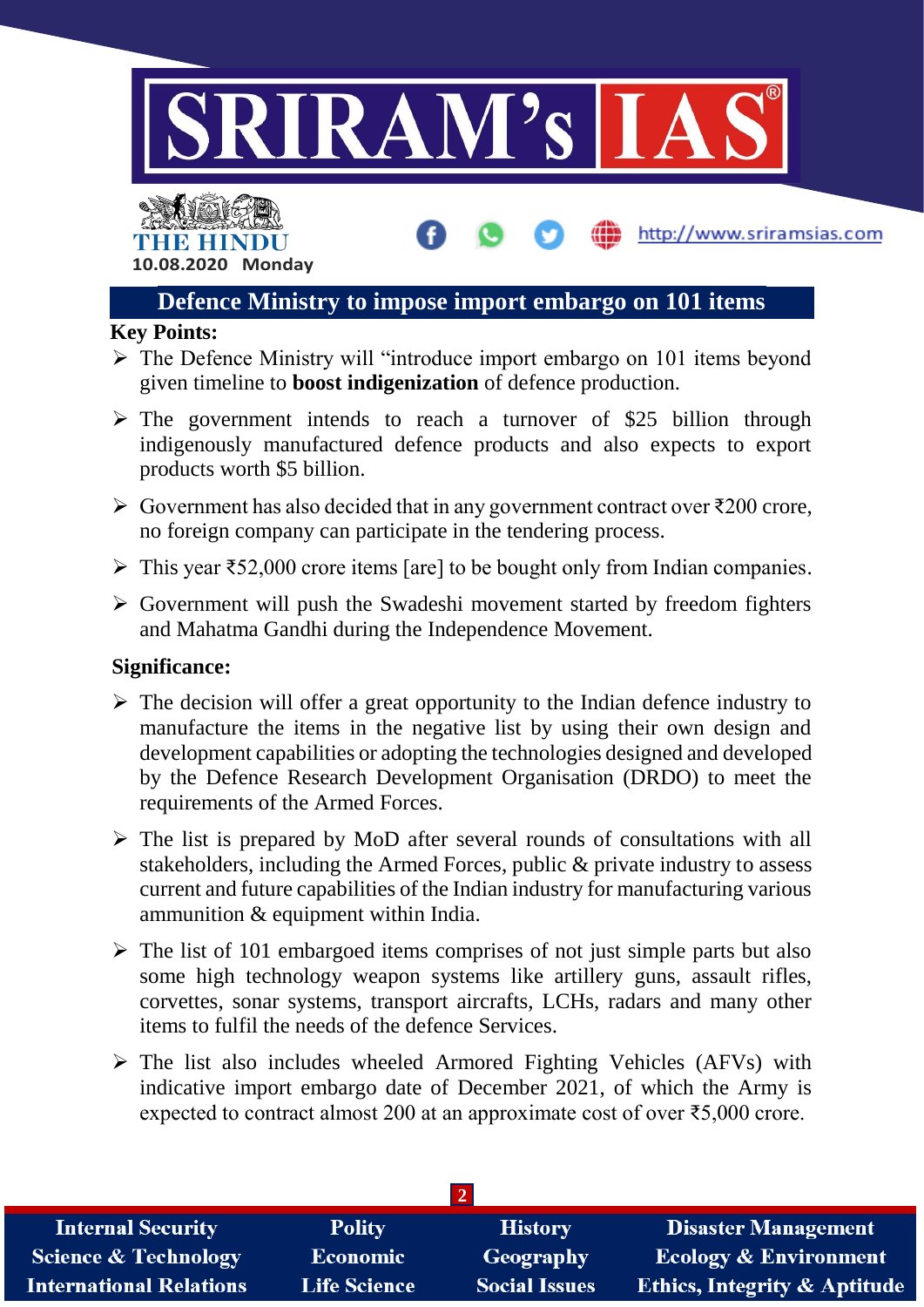

 $\triangleright$  The embargo on imports is planned to be progressively implemented between 2020 to 2024. Our aim is to apprise the Indian defence industry about the anticipated requirements of the Armed Forces so that they are better prepared to realise the goal of indigenisation. MoD has also bifurcated the capital procurement budget for 2020-21 between domestic and foreign capital procurement routes.

### **LAC stand-off:**

The policy change comes in the wake of Chinese transgressions and the buildup along the Line of Actual Control (LAC) in Ladakh. China has refused to pull back from several areas, where it has massed troops since May.

## **PM launches farm infra scheme**

#### **Key Points:**

- $\triangleright$  Prime Minister Narendra Modi on Sunday launched a new financing scheme under the ₹1 lakh crore **Agriculture Infrastructure Fund** meant for setting up storage and processing facilities, which will help farmers get higher prices for their crops, according to the government statement.
- $\triangleright$  Released the sixth instalment of funds under the PM-KISAN scheme, which amounted to  $\overline{517,000}$  crore to about 8.5 crore farmers.
- $\triangleright$  The first ₹1,000 crore was sanctioned on Sunday to over 2,280 farmer societies under the Agriculture Infrastructure Fund, which was approved by the Cabinet a month ago.

### **Significance:**

- $\triangleright$  The scheme will support farmers, PACS [primary agricultural credit societies], FPOs [farmer producer organisations], agri-entrepreneurs, etc. in building community farming assets and post-harvest agriculture infrastructure.
- $\triangleright$  These assets will enable farmers to get greater value for their produce as they will be able to store and sell at higher prices, reduce wastage, and increase processing and value addition.

| <b>Internal Security</b>       | <b>Polity</b>       | <b>History</b>       | <b>Disaster Management</b>              |  |
|--------------------------------|---------------------|----------------------|-----------------------------------------|--|
| Science & Technology           | <b>Economic</b>     | Geography            | <b>Ecology &amp; Environment</b>        |  |
| <b>International Relations</b> | <b>Life Science</b> | <b>Social Issues</b> | <b>Ethics, Integrity &amp; Aptitude</b> |  |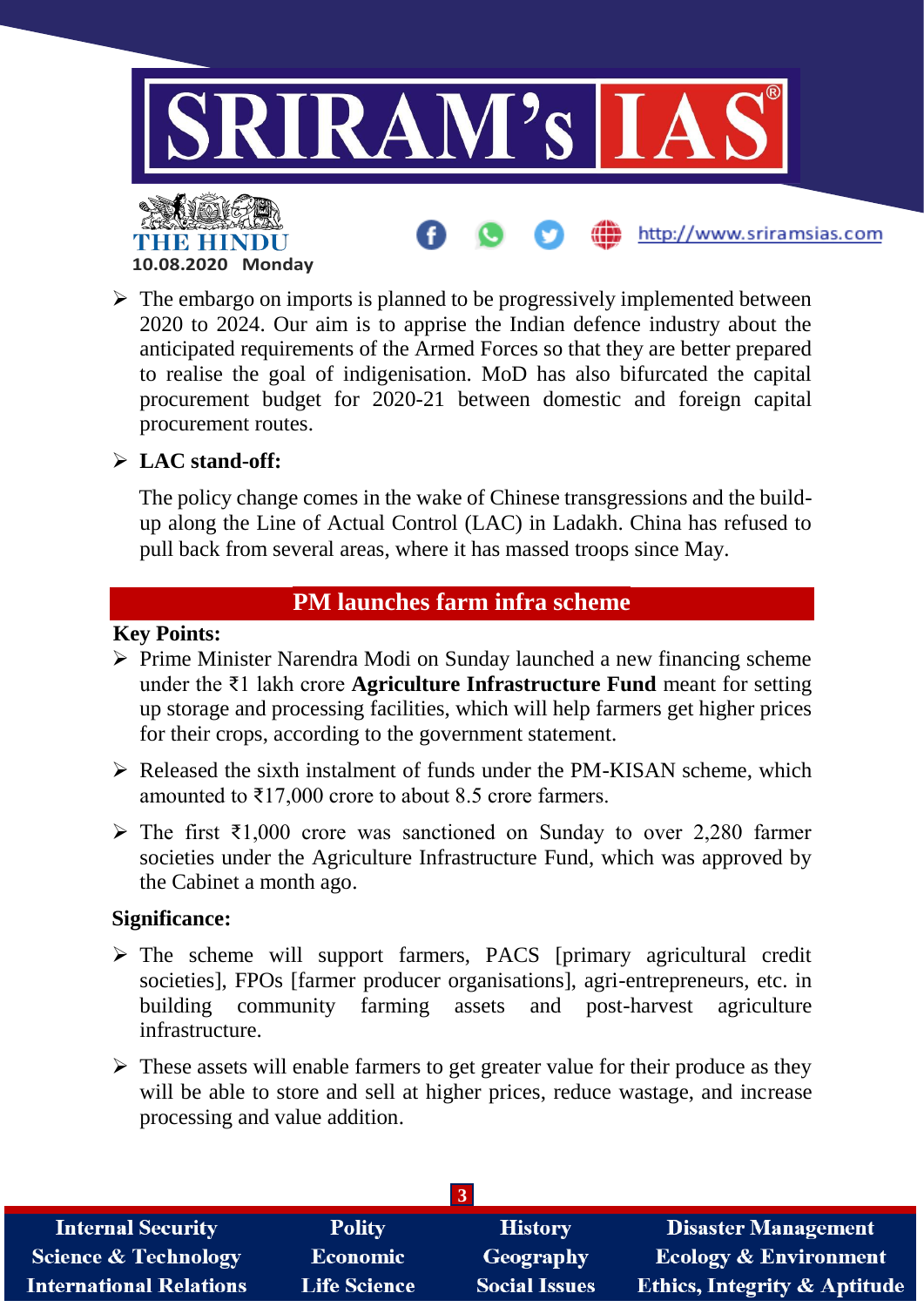

http://www.sriramsias.com



India has a huge opportunity to invest in post-harvest management solutions like warehousing, cold chain, and food processing, and build a global presence in areas such as organic and fortified foods.

## **'Overseas support was crucial for Khalistan groups'**

- $\triangleright$  As more and more foreign governments, including the United Kingdom and Canada, refuse support for Khalistani demands of a "Referendum 2020", a new book sheds light on operations of India's external intelligence agency, the Research and Analysis Wing (RAW), in the face of earlier covert support by these countries for the Khalistani terror networks.
- $\triangleright$  The book, RAW: A History of India's Covert Operations by journalist Yatish Yadav, goes into much detail on not just how Khalistani terrorists operated offshore but also how foreign governments turned a blind eye and, in some cases, offered covert support to such groups.

## **Value Added Information**

### **What are the historical events responsible for Khalistan?**

- 1947 Partition of India -Independence of India was not a joyful event for Sikhs, partition left Sikhs in a lot of discontentment with regard to their traditional lands being lost to Pakistan.
- Punjabi Suba movement A movement was initiated in 1955 under Akali Dal a Sikh dominated political party.
- $\triangleright$  It seek re-organisation of Punjab along linguist lines, seeking division of the state into Punjabi and non-Punjabi speaking areas.
- $\triangleright$  However, the division acquired communal overtones, with Sikhs voting for Punjabi as mother-tongue (even if they spoke Hindi) and Hindus voting for Hindi as mother-tongue (even if they spoke Punjabi).
- $\triangleright$  The State reorganisation commission made its recommendations and it rejected Akali Dals demand which seeks separate statehood.
- $\triangleright$  The movement resulted in trifurcation of Punjab into Punjab, Haryana and Himachal Pradesh.
- The disputes of Chandigarh and Sharing of waters of Ravi-Beas and Sutlej between the two states, Punjab and Haryana were the foundation on which the Khalistan dispute was created.

| <b>Internal Security</b>        | <b>Polity</b>       | <b>History</b>       | <b>Disaster Management</b>              |
|---------------------------------|---------------------|----------------------|-----------------------------------------|
| <b>Science &amp; Technology</b> | <b>Economic</b>     | Geography            | <b>Ecology &amp; Environment</b>        |
| <b>International Relations</b>  | <b>Life Science</b> | <b>Social Issues</b> | <b>Ethics, Integrity &amp; Aptitude</b> |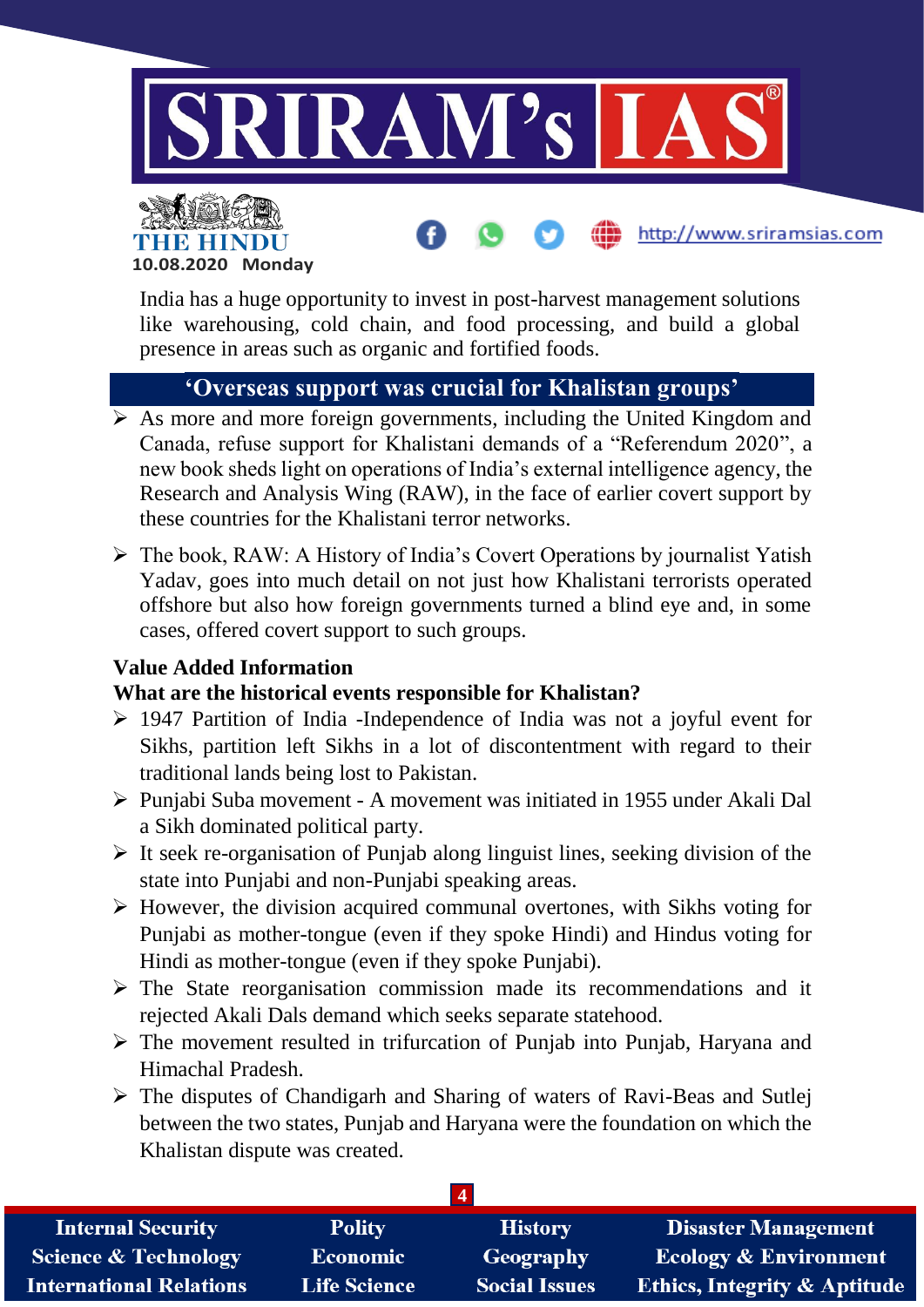

# 4 NEI REELI **10.08.2020 Monday**

### **What was the course of Khalistan Movement?**

http://www.sriramsias.com

- $\triangleright$  The Khalistan movement is a Sikh nationalist movement that wants to create an independent state for Sikh people, via armed struggle or political, inside the current North-Western Republic of India Such a state existed in Punjab from 1709 to 1849.
- $\triangleright$  The idea of Khalistan was an idea first created in 1940s, remained idle but was revived by an NRI seeking a separate homeland for Sikhs.
- $\triangleright$  In early 1980s, the movement had emerged as a major separatist movement, fed mostly by bias of Indian Government against Punjab in the case of Chandigarh and sharing of Ravi-Beas waters.
- $\triangleright$  There was intense political rivalry between Congress Party and the Akali Dal, Akali Dal was gradually gaining ground as the political representative of the Sikh community.
- $\triangleright$  Congress leadership of that time tried to divide the Akalis by propping up diverse groups of people within the Akali Dal.
- $\triangleright$  Jarnail Singh Bhindranwale led the Khalistan as an extremist movement, he was initially used by Congress to counter Akali Dal but later he was inspired by the Khalistan ideology and turned against Indian government.
- $\triangleright$  The movement was fed on arms under the patronage of Pakistan's ISI who was seeking revenge for creation of Bangladesh.
- $\triangleright$  Bhindranwale emerged as the extremist voice of Sikhs, over-ruling the moderate voices of leaders declared himself as the protector and arbiter of Sikh rights and acquired arms.
- $\triangleright$  Demands for separate nation-hood for Punjab was carried out through violent protests and killings of high profile persons in Indian government.

## **What are the events which intensified Khalistan movement?**

- $\triangleright$  Operation Blue star was conducted to capture Bhindrawale in Harmandir Sahib Complex, but the operation resulted in a strong anti-India sentiment.
- $\triangleright$  The then PM Indira Gandhi was seen as an enemy of the Sikhs and two Sikh guards of her killed her in 1984.

| <b>Internal Security</b>        | <b>Polity</b>       | <b>History</b>       | <b>Disaster Management</b>              |  |
|---------------------------------|---------------------|----------------------|-----------------------------------------|--|
| <b>Science &amp; Technology</b> | <b>Economic</b>     | Geography            | <b>Ecology &amp; Environment</b>        |  |
| <b>International Relations</b>  | <b>Life Science</b> | <b>Social Issues</b> | <b>Ethics, Integrity &amp; Aptitude</b> |  |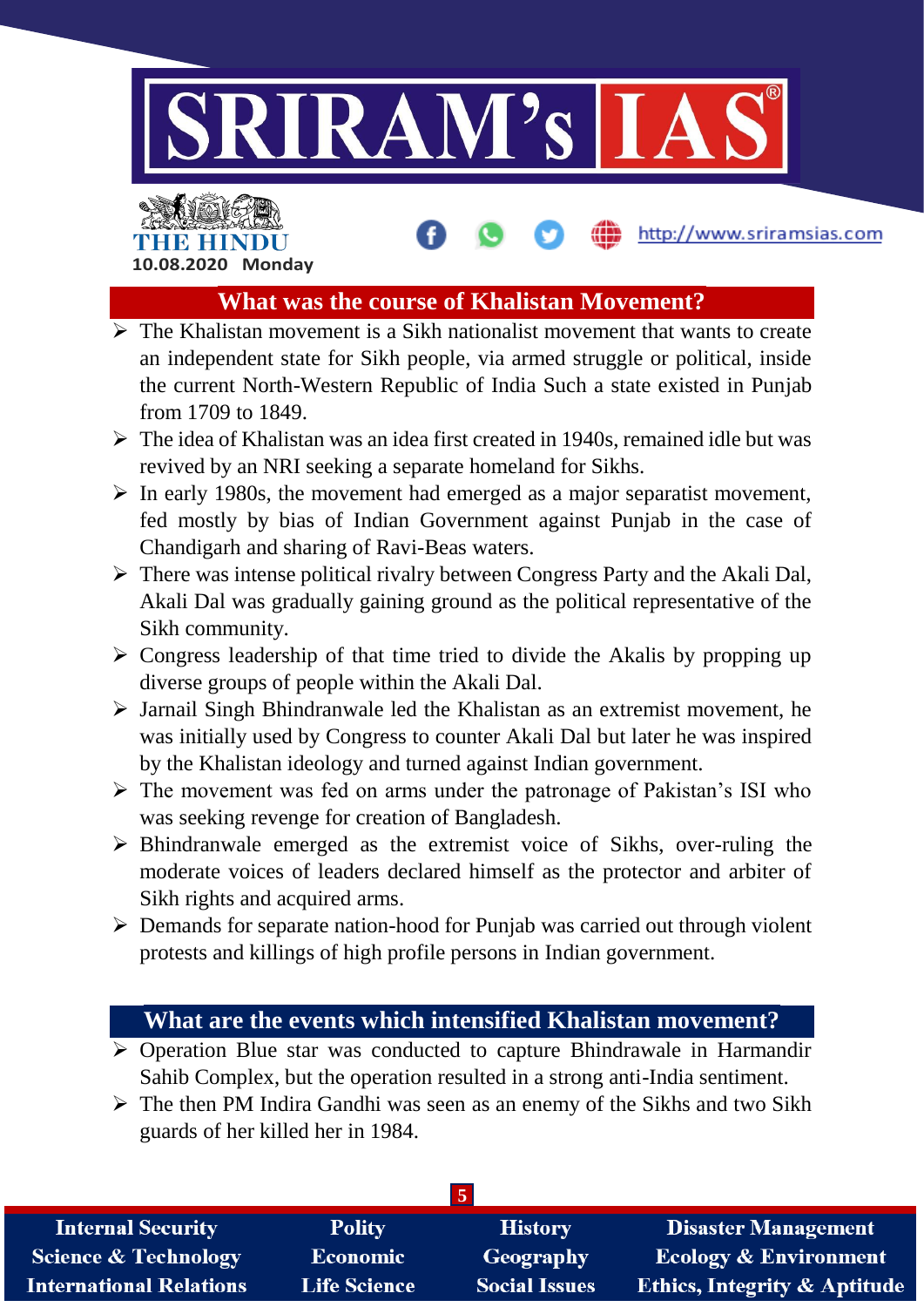

http://www.sriramsias.com



- $\triangleright$  Her killing was followed by wide-spread riots against the Sikhs across India, the genocide of Sikhs across India fuelled more anti-India sentiment.
- $\triangleright$  From early 1980s to early 1990s, Punjab went through a phase of wide-spread terrorism.
- $\triangleright$  Manifold extremist groups like the Khalistan Liberation Force, Khalistan Commando Force, Babbar Khalsa and umpteen others gained prominence and roamed around freely across Punjab.
- $\triangleright$  Sikhs being a patriotic group started to act against the protracted terrorist struggle and chose to side with the Indian nation, the then Punjab Police department succeeded in defeating the movement in 1990s.

## **What is present status of the movement?**

- $\triangleright$  At the present, Khalistan movement is a dormant movement in India.
- $\triangleright$  It does not hold much traction in the urban or local populace of Punjab..
- $\triangleright$  But the movement gets ideological support from Sikhs living in Canada, UK or USA.

They pump money, ideological support to the struggle, ISI of Pakistan is still pumping money and effort in reviving the movement.

# **Amid pandemic, India & Pak. spar over Indus water talks**

### **Key Points:**

- $\triangleright$  India has refused a request by Pakistan to hold a meeting on issues around the Indus Water Treaty (IWT) at the Attari checkpost near the India-Pakistan border. In March India had suggested a virtual conference but Pakistan had insisted on a physical meeting.
- $\triangleright$  The last such meeting between the two countries was in October in Islamabad, and, as per the agreement in the Indus Water Treaty (IWT), a meeting was to be scheduled in India before March 31.
- $\triangleright$  The practice at the IWT meetings is that they are led by Indus Water Commissioners from both countries and a range of issues on construction of

| <b>Internal Security</b>        | <b>Polity</b>       | <b>History</b>       | <b>Disaster Management</b>              |  |
|---------------------------------|---------------------|----------------------|-----------------------------------------|--|
| <b>Science &amp; Technology</b> | Economic            | Geography            | <b>Ecology &amp; Environment</b>        |  |
| <b>International Relations</b>  | <b>Life Science</b> | <b>Social Issues</b> | <b>Ethics, Integrity &amp; Aptitude</b> |  |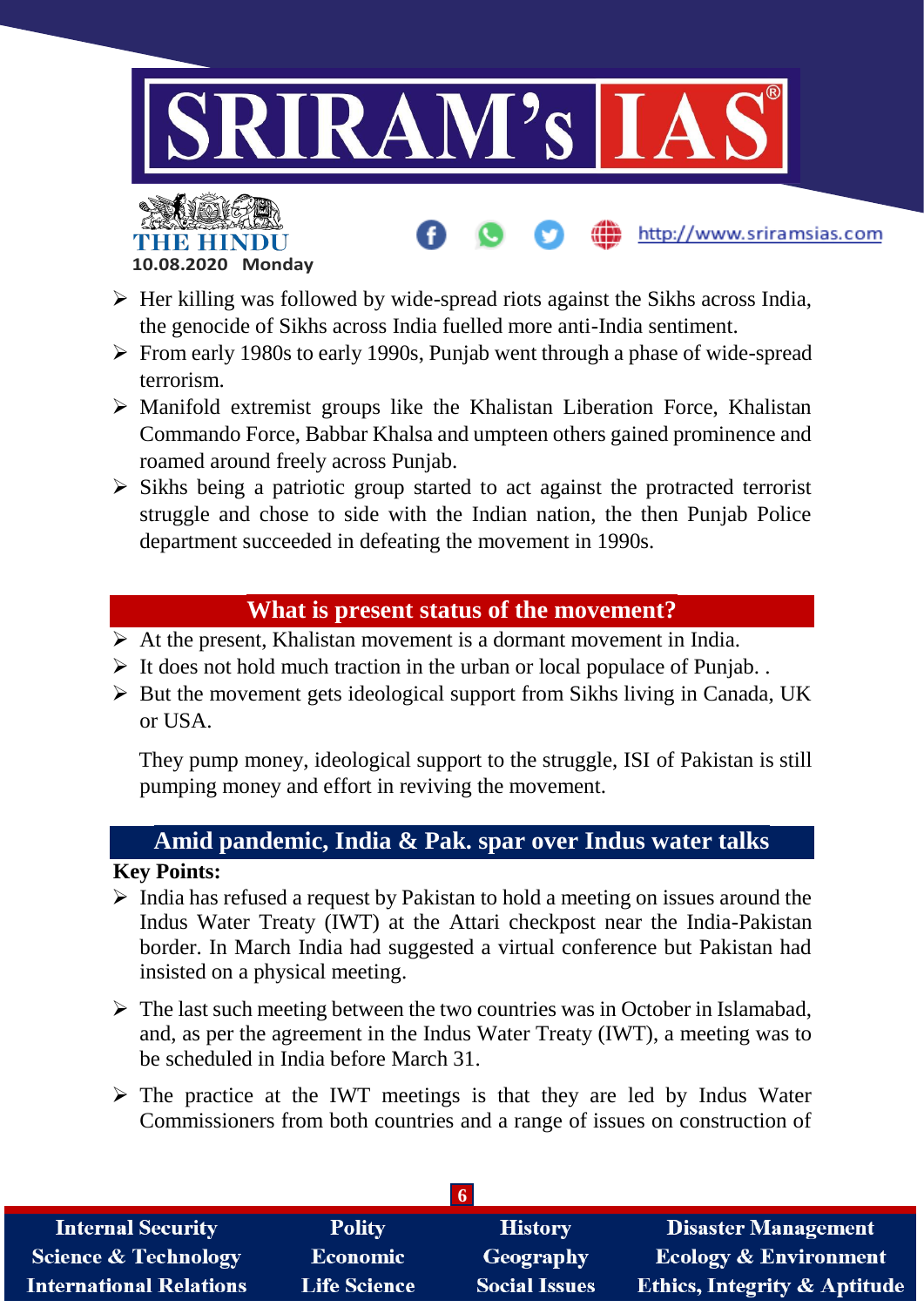



dams and hydropower projects concerning the Indus river system are discussed.

http://www.sriramsias.com

 However, the COVID-19 pandemic led to the meeting being cancelled and this was followed up by discussions between representatives of the two countries on how discussions could be conducted.

### **Key points on the table:**

- $\triangleright$  Among the key points on the table was evolving a procedure to solve differences on technical aspects governing the construction of the Ratle runof-the-river (RoR) project on the Chenab in the Kishtwar district of Jammu and Kashmir.
- $\triangleright$  India has called for the appointment of a 'neutral' party while Pakistan favours a Court of Arbitration to agree upon a final resolution on the design parameters of this hydropower project.

### **Indus Water Treaty:**

- $\triangleright$  According to the terms of the IWT, India has the right to build RoR projects on the three 'western' rivers — the Chenab, Jhelum and Indus — provided it does so without substantially impeding water flow in Pakistan downstream.
- $\triangleright$  Pakistan believes that the project's current design does pose a serious impediment and has told the World Bank that it wants a Court of Arbitration (CoA) set up to decide on the issue.
- $\triangleright$  India says this is only a technical issue and mutually solvable. It has agreed to a 'neutral party' since a CoA potentially could stall any construction on all Indus projects.
- $\triangleright$  The IWT has been in existence since 1960, and reached a flash point in the aftermath of the **Uri attacks in 2016** with Prime Minister Narendra Modi declaring that "blood and water couldn't flow together" and India would utilise the full hydropower capacity of its share of the Indus systems.

| <b>Internal Security</b>        | <b>Polity</b>       | <b>History</b>       | <b>Disaster Management</b>              |  |
|---------------------------------|---------------------|----------------------|-----------------------------------------|--|
| <b>Science &amp; Technology</b> | Economic            | Geography            | <b>Ecology &amp; Environment</b>        |  |
| <b>International Relations</b>  | <b>Life Science</b> | <b>Social Issues</b> | <b>Ethics, Integrity &amp; Aptitude</b> |  |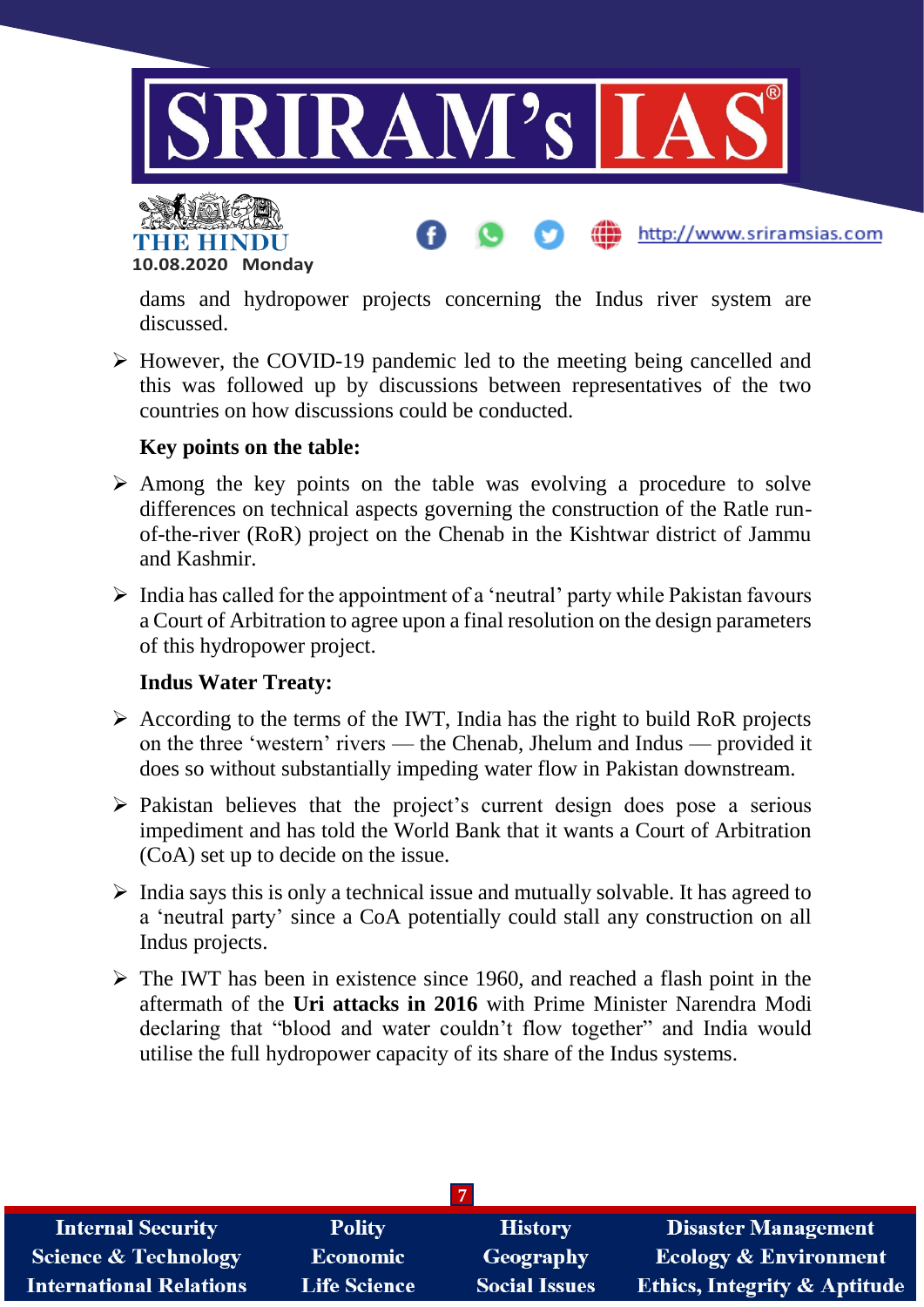

# THE HIN **10.08.2020 Monday**

## **'Andaman and Nicobar will be a maritime hub: Modi**

http://www.sriramsias.com

#### **In news:**

 $\triangleright$  Prime Minister Narendra Modi said on Sunday the Andaman and Nicobar islands region, owing to its strategic importance, was going to be developed as a "maritime and startup hub" and highlighted his government's development initiatives for it.

### **High-impact projects**

- $\triangleright$  "The region will play an important role in our government's self-reliant India project and the growth of new India," Mr. Modi said highlighting the Andaman archipelago's significance in the freedom movement.
- $\geq 12$  islands of the archipelago have been selected for high-impact projects with an emphasis on boosting trade of sea-based, organic and coconut-based products of the region.
- $\triangleright$  The proposed transhipment hub in the Andamans will help the group of islands become an important centre of blue economy and a maritime and startup hub.

Over 300 km of national highway is expected to be completed in record time, he said, adding his government is working to improve air connectivity within these islands and between them and the rest of the country.

## **Mahinda Rajapaksa sworn in as Sri Lankan PM**

### **In news:**

 Former President Mahinda Rajapaksa on Sunday took the oath of office as Prime Minister of Sri Lanka, following the ruling party's landslide victory in the August 5 general election. Mr. Rajapaksa, 74, polled a record-breaking share of preferential votes — over five lakh — this election, reflecting his popularity in the electorate 50 years after he first entered Parliament.

### **Significance:**

 $\triangleright$  The emphatic two-thirds majority to the ruling party in the recent poll, after Mr. Gotabaya Rajapaksa's big win in November, allows the Rajapaksa brothers to amend the Constitution.

| <b>Internal Security</b>        | <b>Polity</b>       | <b>History</b>       | <b>Disaster Management</b>              |  |
|---------------------------------|---------------------|----------------------|-----------------------------------------|--|
| <b>Science &amp; Technology</b> | <b>Economic</b>     | Geography            | <b>Ecology &amp; Environment</b>        |  |
| <b>International Relations</b>  | <b>Life Science</b> | <b>Social Issues</b> | <b>Ethics, Integrity &amp; Aptitude</b> |  |